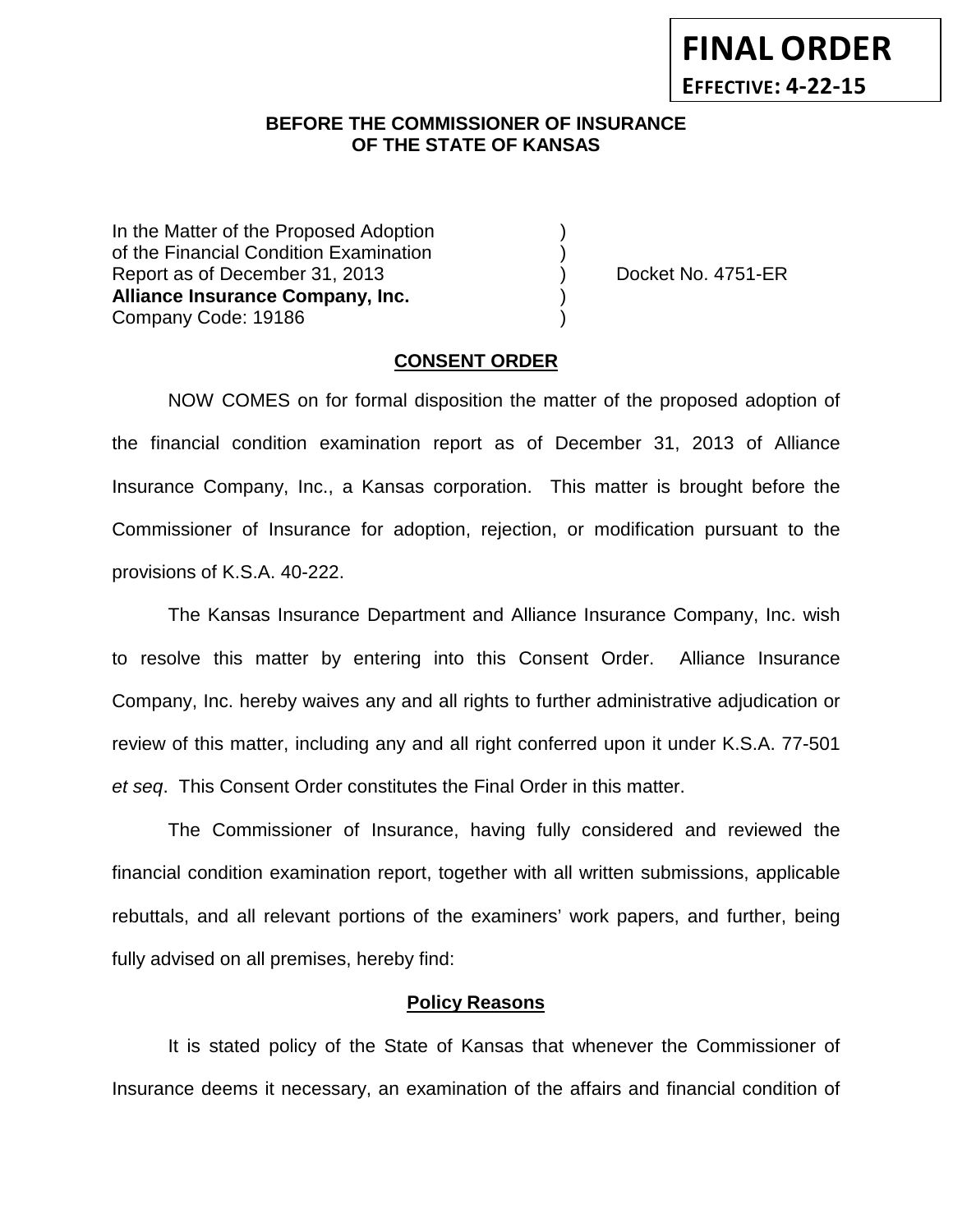any insurance company in the process of organization, applying for admission, or doing business in this State can be undertaken. In all cases, such an examination must occur once every five (5) years. Through the examination process, the insurance consuming public will be well served and protected.

#### **Findings of Fact**

1. The Commissioner of Insurance has jurisdiction over this matter pursuant to K.S.A. 40-222.

2. An examination of Alliance Insurance Company, Inc. was undertaken by the Kansas Insurance Department and was completed on February 13, 2015.

3. The examiner-in-charge tendered and filed with the Kansas Insurance Department a verified written report of the examination within thirty (30) days following completion of the examination, to wit; February 20, 2015.

4. Following receipt of the verified report, the Kansas Insurance Department transmitted the report to Alliance Insurance Company, Inc., on March 17, 2015, with a duly executed notice advising the company of its opportunity to prepare and submit to the Kansas Insurance Department a written submission or rebuttal with respect to any and all matters contained in the report. Alliance Insurance Company, Inc. was further advised that any written submission or rebuttal needed to be filed with the Kansas Insurance Department no later than thirty (30) days after receipt of the verified report.

5. Alliance Insurance Company, Inc. filed a written acceptance of the verified report on March 25, 2015.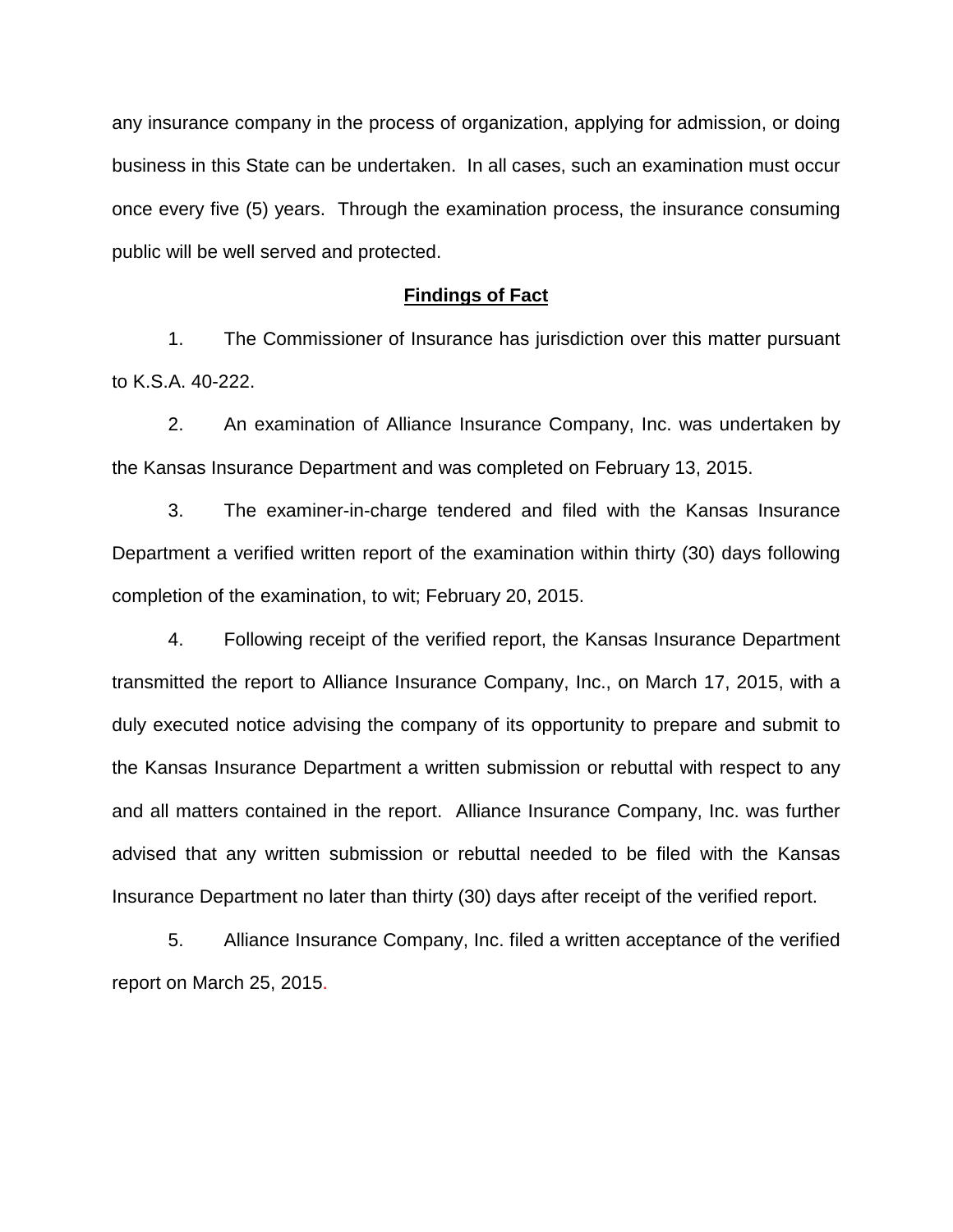6. Based upon the written submission tendered by Alliance Insurance Company, Inc., the company took no exceptions to matters contained in the verified report.

7. Within thirty (30) days of the end of the time period allowed for written submission or rebuttal, the Commissioner of Insurance fully reviewed the report, together with all written submissions and rebuttals provided by Alliance Insurance Company, Inc. The Commissioner of Insurance further reviewed all relevant workpapers.

8. No other written submissions or rebuttals were submitted by Alliance Insurance Company, Inc.

## **Conclusion of Law**

9. K.S.A. 40-222(k)(2) provides:

"Within 30 days of the end of the period allowed for the receipt of written submissions or rebuttals, the commissioner shall fully consider and review the report, together with any written submissions or rebuttals and any relevant portions of the examiners workpapers and enter an order:

- (A) Adopting the examination report as filed or with modification or corrections. If the examination report reveals that the company is operating in violation of any law, regulation or prior order of the commissioner, the commissioner may order the company to take any action the commissioner considers necessary and appropriate to cure such violations; or
- (B) rejecting the examination report with directions to the examiners to reopen the examination for purposes of obtaining additional data, documentation or information, and refiling pursuant to subsection (k); or
- (C)call and conduct a fact-finding hearing in accordance with K.S.A. 40- 281 and amendments thereto for purposes of obtaining additional documentation, data, information and testimony."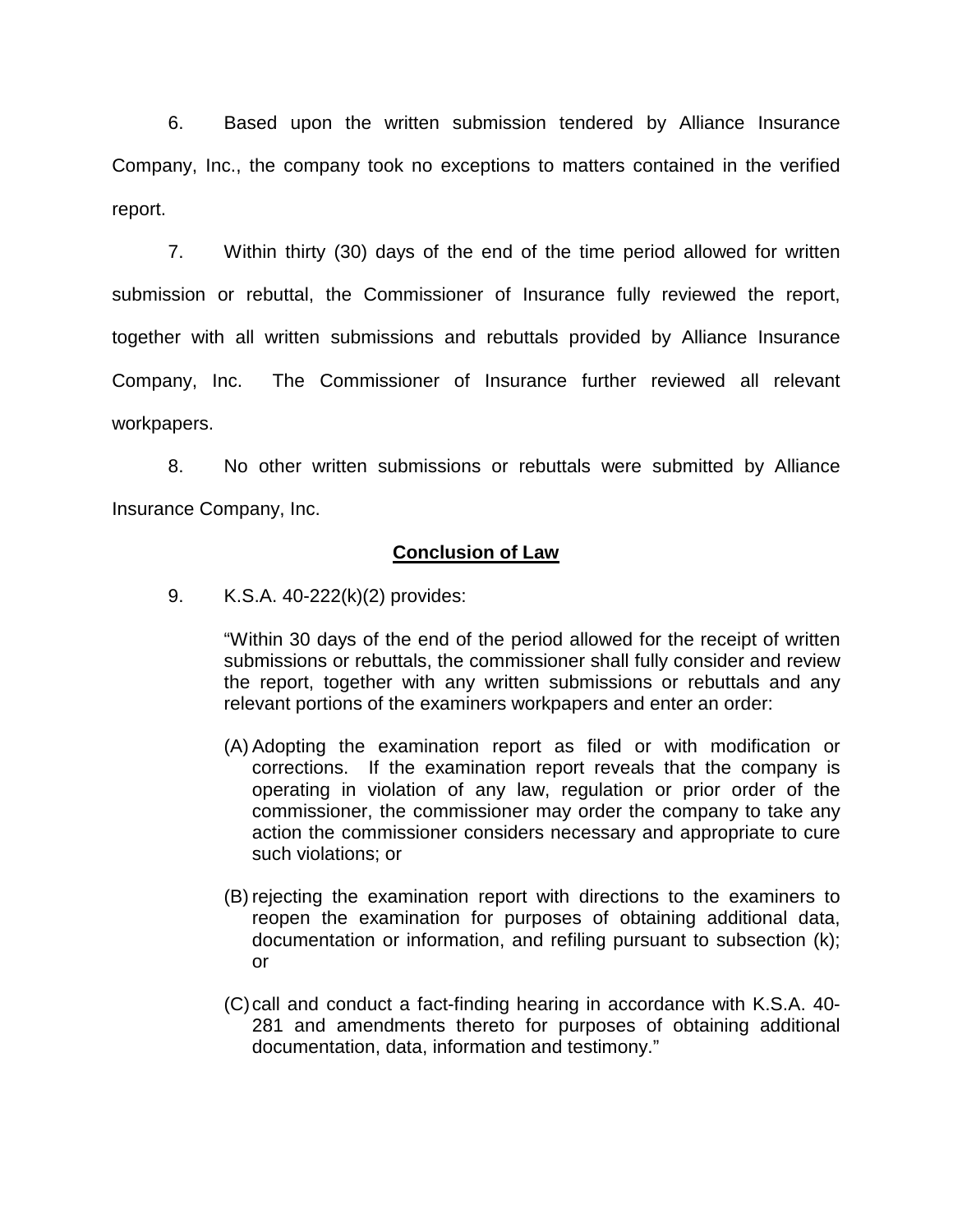10. Based upon the Findings of Fact enumerated in paragraphs #1 through #8 above, the financial condition examination report as of December 31, 2013 of Alliance Insurance Company, Inc. should be adopted.

# **IT IS THEREFORE, BY THE COMMISSIONER OF INSURANCE, ORDERED THAT:**

1. The financial condition examination report as of December 31, 2013 of Alliance Insurance Company, Inc. hereby is adopted.

2. The Commissioner of Insurance retains jurisdiction over this matter to issue any and all further Orders deemed appropriate or to take such further action necessary to dispose of this matter.

**IT IS SO ORDERED THIS \_\_22nd\_\_ DAY OF\_\_\_\_April\_\_\_\_\_\_, 2015 IN THE CITY OF TOPEKA, COUNTY OF SHAWNEE, STATE OF KANSAS.**



| /s/ Ken Selzer                   |  |
|----------------------------------|--|
| Ken Selzer                       |  |
| <b>Commissioner of Insurance</b> |  |

By:

\_/s/ Diane Minear\_\_\_\_\_\_\_\_\_\_\_\_\_\_\_\_\_ Diane Minear Interim General Counsel

By:

\_/s/ Joseph J. Brossard\_\_\_\_\_\_\_\_\_\_\_\_\_ Joseph J. Brossard, President & CEO Alliance Insurance Company, Inc.